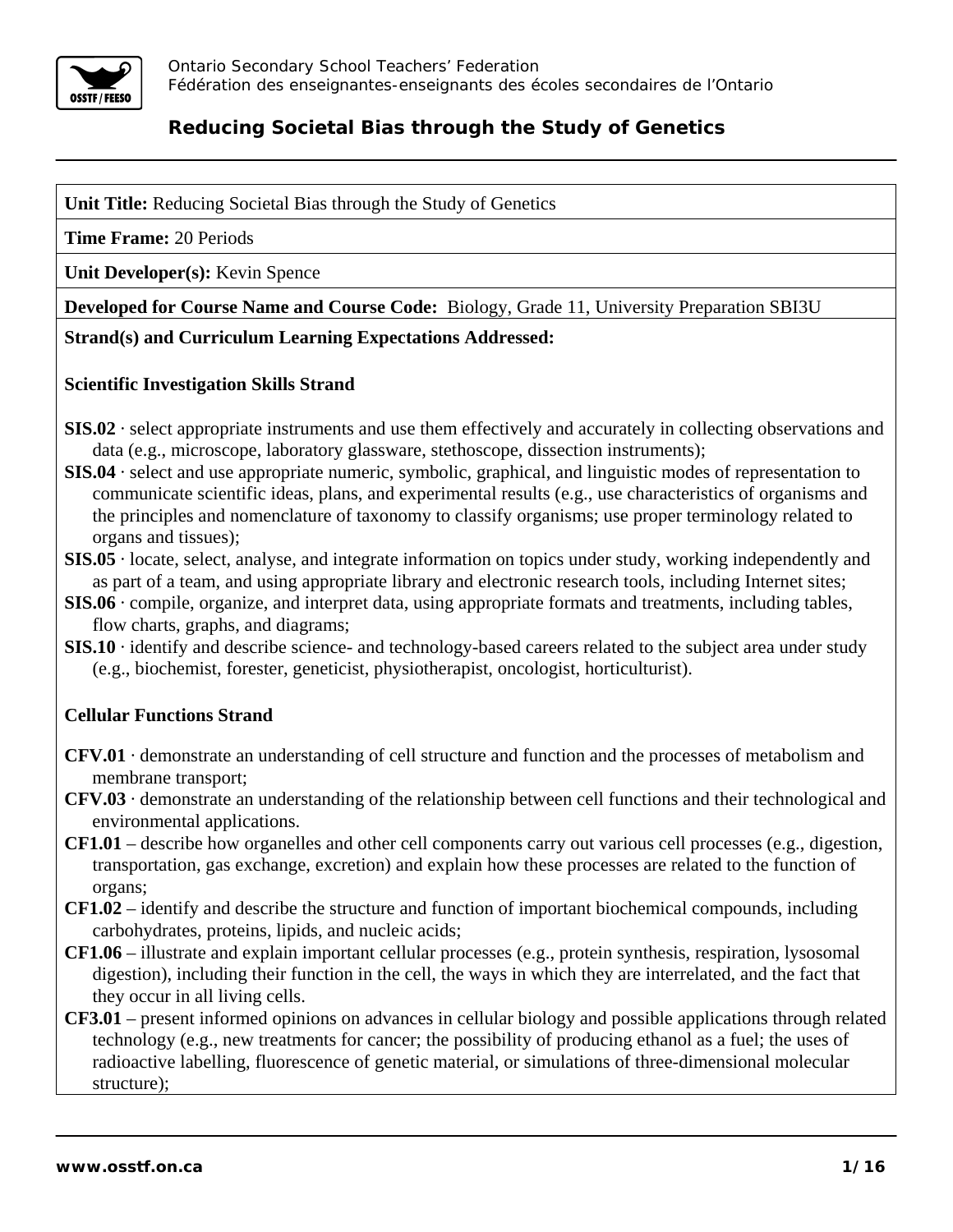

**CF3.03** – analyse ways in which societal needs have led to technological advances related to cellular processes (e.g., document, using newspaper articles, the impact of public awareness on research to detect and treat diseases such as AIDS and hepatitis C).

### **Genetic Continuity Strand**

- **GCV.01** · demonstrate an understanding of the necessity of meiosis and describe the importance of genes in transmitting hereditary characteristics according to Mendel's model of inheritance;
- **GCV.02** · perform laboratory studies of meiosis and analyse the results of genetic research related to the laws of heredity;
- **GCV.03** · outline the scientific findings and some of the technological advances that led to the modern concept of the gene and to genetic technology, and demonstrate an awareness of some of the social and political issues raised by genetic research and reproductive technology.
- **GC1.01** demonstrate an understanding of the process and importance of mitosis (e.g., cell division and the phases of mitosis);
- **GC1.02** explain how the concepts of DNA, genes, chromosomes, and meiosis account for the transmission of hereditary characteristics from generation to generation (e.g., explain how the sex of an individual can be determined genetically; demonstrate an understanding that the expression of a genetic disorder linked to the sex chromosomes is more common in males than in females);
- **GC1.04** explain the process of meiosis in terms of the replication and movement of chromosomes;
- **GC1.05** describe genetic disorders (e.g., Down syndrome, cystic fibrosis, muscular dystrophy, fragile X syndrome) in terms of the chromosomes affected, physical effects, and treatment;
- **GC1.06** explain, using Mendelian genetics, the concepts of dominance, co-dominance, incomplete dominance, recessiveness, and sex-linkage;
- **GC1.07** predict the outcome of various genetic crosses.
- **GC2.01** explain the process of meiosis, with reference to a computer simulation or to their own investigations with a microscope (e.g., using slides of grasshopper testis, explain what happens in the first and second stages of prophase and metaphase and anaphase 2 in meiosis);
- **GC2.02** solve basic genetic problems involving monohybrid crosses, incomplete dominance, codominance, dihybrid crosses, and sex-linked genes using the Punnett method;
- **GC2.03** organize data (e.g., in a table) that illustrate the number of chromosomes in haploid cells and diploid cells, and the number of pairs of chromosomes in diploid cells, that occur in various organisms before, during, and as a result of meiosis;
- **GC2.05** research genetic technologies using sources from print and electronic media, and synthesize the information gained (e.g., describe the Human Genome Project, transgenics, or the process of genetic screening; list the advantages and disadvantages of cloning or the genetic manipulation of plants).
- **GC3.01** summarize the main scientific discoveries of the nineteenth and twentieth centuries that led to the modern concept of the gene (e.g., the discoveries of Hugo de Vries, W.S. Sutton, Thomas Morgan, J. Muller, Barbara McClintock, Rosalind Franklin, James Watson, and Francis Crick);

**GC3.02** – describe and analyse examples of genetic technologies that were developed on the basis of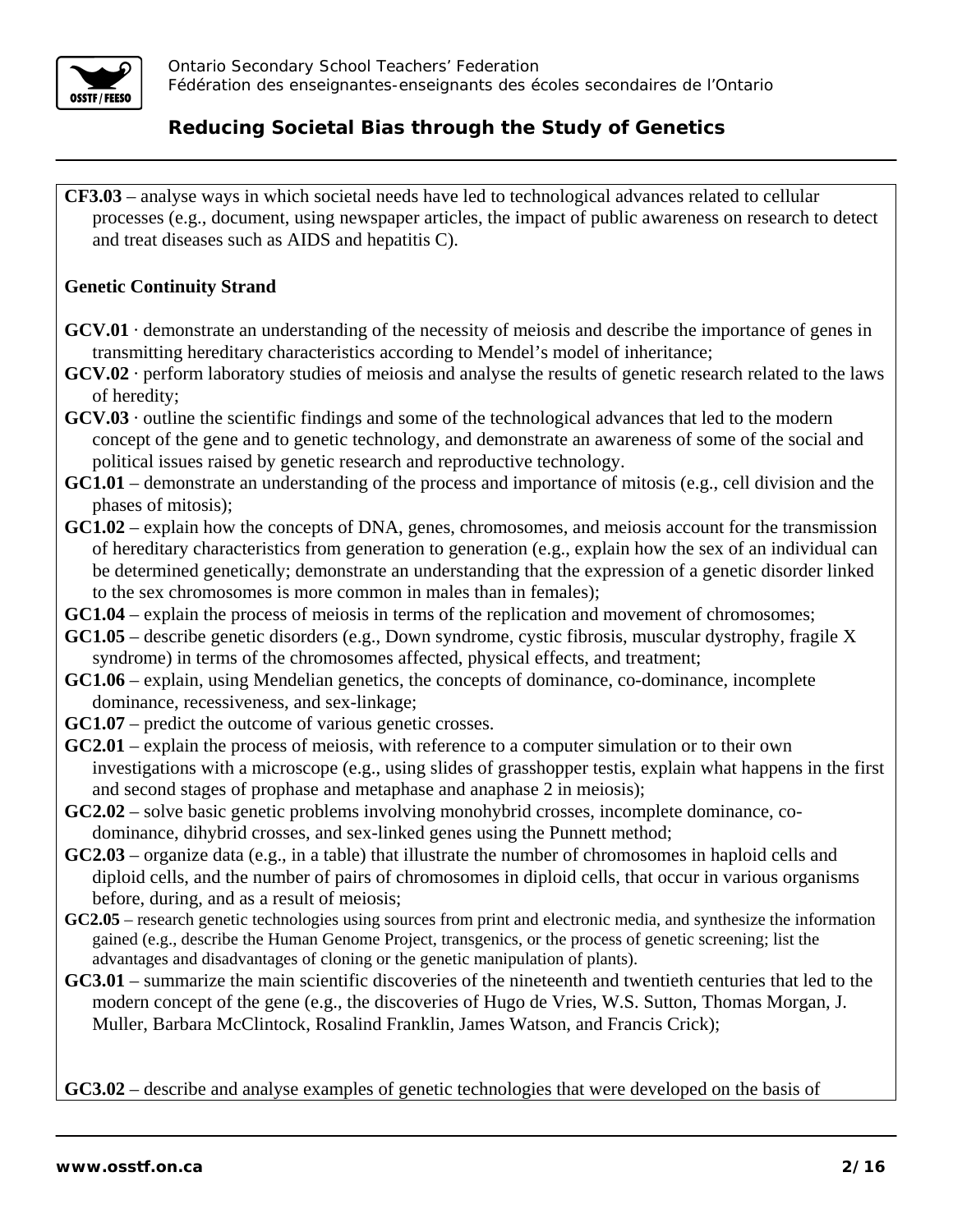

scientific understanding (e.g., the improvement of an experimental procedure to extract DNA from bacterial or plant cells);

**GC3.03** – identify and describe examples of Canadian contributions to knowledge about genetic processes (e.g., research into cystic fibrosis) and to technologies and techniques related to genetic processes (e.g., the invention of nuclear magnetic resonance [NMR]).

### **Diversity of Living Things Strand**

- **DLV.03** · relate the role of common characteristics and diversity within the kingdoms of life (including Eubacteria and Archeabacteria) to the importance of maintaining biodiversity within natural ecosystems, and explain the use of micro-organisms in biotechnology.
- **DL1.04** compare and contrast the life cycles of representative organisms from each life kingdom and a representative virus (e.g., draw and label the life cycles of representative organisms, and make a chart comparing the features of the life cycles);
- **DL1.05** explain the importance of sexual reproduction (including the process of meiosis) to variability within a population.
- **DL3.02** demonstrate an understanding of the connection between biodiversity and species survival (e.g., state the advantages to a population of having genetic variations between individuals – such as the resistance to infection by "new" micro-organisms, the resistance of insects to pesticides, or the resistance of bacteria to antibiotics; explain why some species and not others survive an environmental stress).

# **Desired Results**

Societal bias towards the "other" stems from a lack of knowledge or unfamiliarity with those from different backgrounds than our own. In order to reduce this bias, educators should strive to point out that there is no biological basis for race (Jensen, 2005), while celebrating the cultural and genetic differences between people from different regions and evolutionary adaptations that ensure survival of some individuals within populations.

Genetic anomalies usually result from very small variations in our genetic make up. We are all very much the same. Humans usually have 23 pairs of chromosomes, with slight variations between the  $23<sup>rd</sup>$  pair of chromosomes in men and women. When chromosomal anomalies occur in the quantity or type of genetic information received, it should be recognized that the amount of genetic variation from what is considered to be the norm can be very minimal. In the case of sickle cell inheritance, the variation is in one base pair change in our DNA resulting in one amino acid change in one of the proteins that produces hemoglobin (Stryer, 1988). Down's syndrome occurs as a result of non-disjunction in which chromosomes forming the  $21<sup>st</sup>$  pair fail to separate during meiosis (Raven and Johnson, 1992), resulting in a child to be born with three copies of the  $21<sup>st</sup>$ chromosome rather than the usual two.

Gender and minority bias has been ("Forty years ago, women made up only 3 percent of America's scientific and technical workers" NAS report, 2006) and continue to be ("Among science and engineering PhDs, four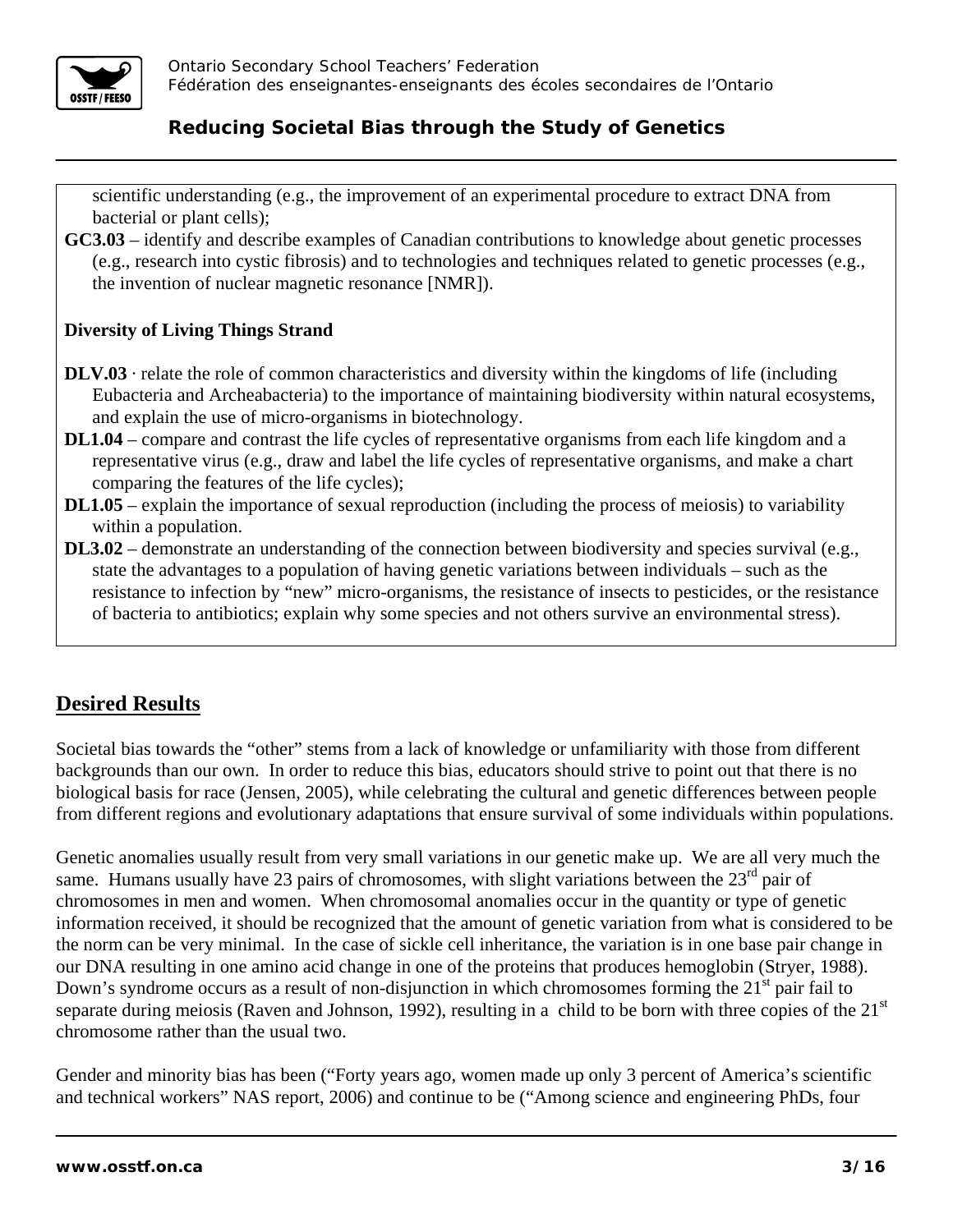

times more men than women hold full-time faculty positions" NAS report, 2006) a major issue in both the physical and natural sciences, ("Women in science and engineering are hindered not by lack of ability but by bias and outmoded institutional structures" New York Times, 2006: September 19) and in academia. Minority groups may be excluded from participation in scientific research due to worldview differences; evidence exists that Aboriginal people are under-represented in science and technology occupations and educational programs due to cultural bias found in science (Canadian Council of Learning, 2007). Other factors that may contribute to the under-representation of minority groups in the sciences include under equipped schools found in minority communities, judgments about ability, number and quality of science and mathematics courses offered and access to resources (NSF, 2007).

My goal in lesson planning is to relate concepts from different fields of scientific research and from different courses in the Ontario high school curriculum. To that end, I have included expectations that have been met from other courses, where appropriate. I have included a number of expectations which can be found in the grade 11 University English curriculum. This comes as a result of my attempts to increase non-fiction writing opportunities in my classes, where appropriate.

I attempt to differentiate my instruction and activities wherever possible. To this end, I often employ 4MAT lesson planning. Rather than go into a detailed explanation of this highly effective method of instruction, based upon brain-based teaching methods, I will direct you to instructional titles such as *Teaching Around the 4MAT Cycle: Designing instruction for diverse learners with diverse learning styles,* by Bernice and Dennis McCarthy (2006).

The benefits of non-fiction writing extend beyond the English classroom and lead to improvements in students' understanding of other curricula. "Within science, people write for many reasons, such as to record data, report findings of experiments, inform others about science topics, and persuade others of the plausibility of their hypotheses. With this understanding, we provide students with opportunities to write for the same reasons that scientists write" (Tower, 2005). This approach has paid off dividends in my science classes.

# **Unit Description**

### **Executive Summary**

Generalizations and misconceptions concerning minority groups in society have often been used as justifications for keeping said groups in their established positions. These disadvantaged groups often include but are not limited to racial and religious minorities, women, and those afflicted with congenital anomalies. The study of genetics is one method through which ignorance and intolerance can be decreased.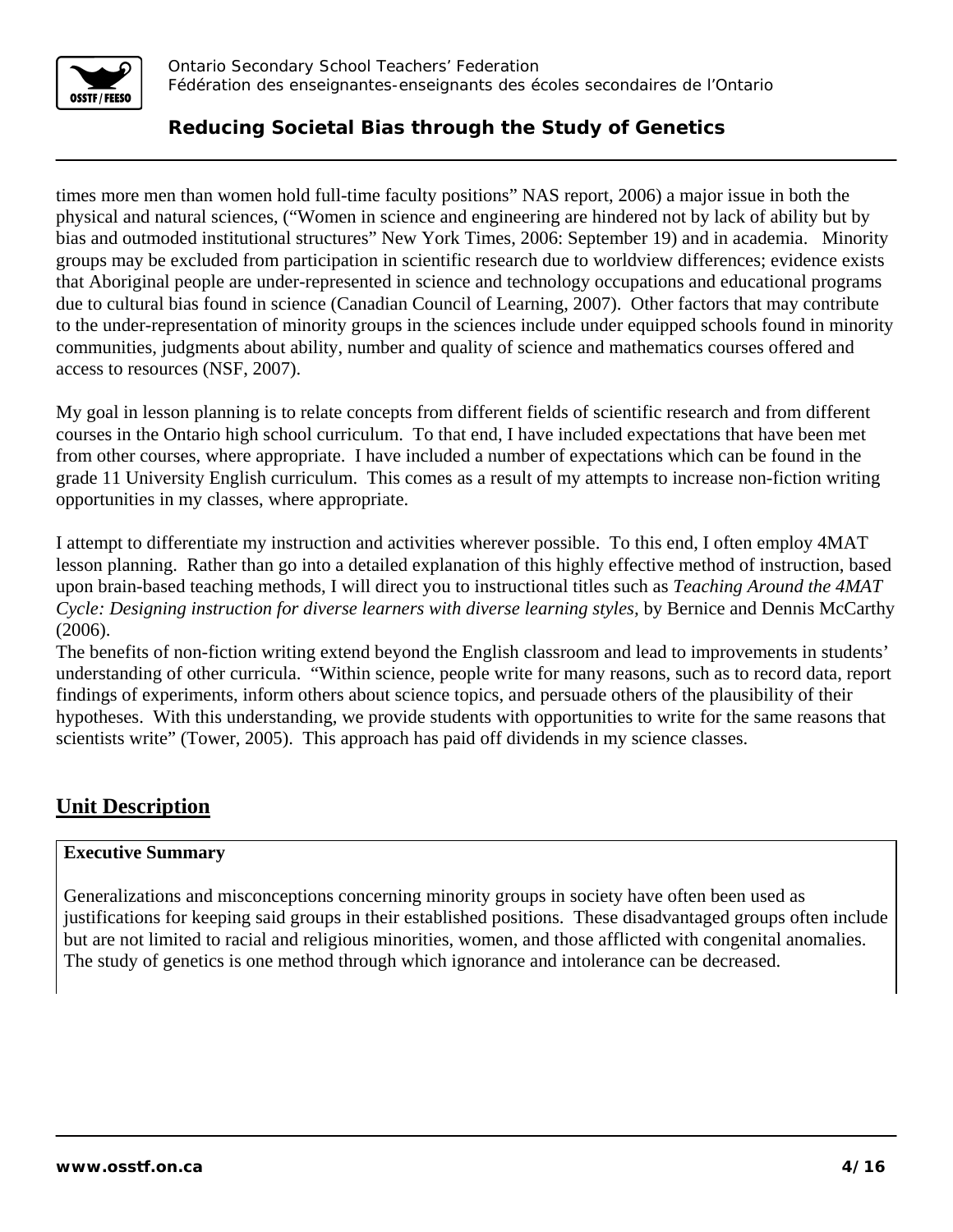

#### **Lesson 1**

Women and those from visible minority groups had traditionally been under-represented or underacknowledged in the sciences. Students will have an opportunity to investigate this bias through a research based project on a female or visible minority researcher from a field of biology (focusing on, but not limited to, genetic research). The project will allow students to examine the obstacles that some members of society have had to overcome and, in many cases, still encounter in the pursuit of their goals. The project will also require that students provide information on the research performed by the individual that they chose to study and its place in the scope of scientific knowledge.

#### **Lesson 2**

Congenital anomalies come in a wide variety and can have a range of effects on individuals afflicted with them. Through the study of karyotypes, inheritance, and the effects of the pre-natal environment on development, students will identify the challenges and issues faced by individuals affected by genetic abnormalities.

#### **Lesson 3**

Variations within and between groups of people is commonly explained through the study of inheritance. The inheritance of sickle cell anemia and its prevalence among certain populations will be examined as an adaptation to malarial infections as opposed to the view of sickle cell disease, as a genetic disorder. This will be accomplished through an examination of the populations found in regions where sickle cell anemia is most common and a comparison of this data to rates of malarial infections. The process of sickle cell inheritance and the resistance to malarial infection it grants will provide students with the knowledge to challenge assumptions about populations in which sickle cell anemia is commonly found.

### **Enduring Understandings / Learning:**

### **Lesson 1:**

Students will:

- Learn to work collaboratively.
- Gain knowledge of the accomplishment of scientists/geneticists from under-represented segments of society.
- Develop an understanding of the obstacles encountered by some members of society and the steps they must take to overcome these obstacles in the pursuit of their goals.
- Develop skills that will allow them to overcome obstacles they may encounter in their own lives.
- Develop non-fiction reading and writing skills that will transfer to the enhancement of abilities in other courses.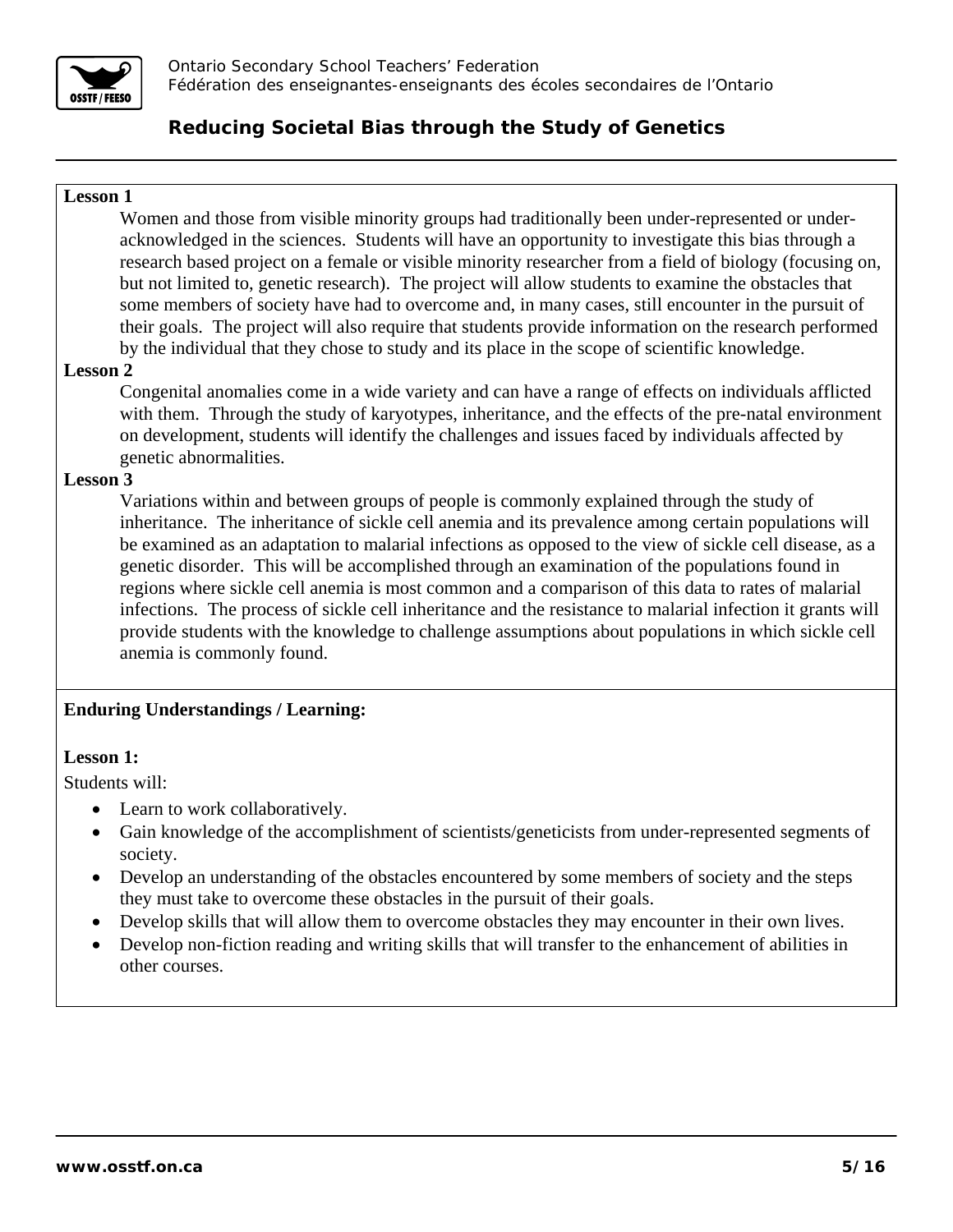

#### **Lesson 2:**

Students will:

- Gain insight into the societal obstacles encountered by individuals with genetic anomalies.
- Empathise with individuals with genetic anomalies.
- Gain an understanding of the causes of genetic anomalies.
- Develop microscope investigation skills
- Develop skills related to diagnosing genetic anomalies.
- Develop research skills.
- Personalize the obstacles encountered by individuals with genetic anomalies.

### **Lesson 3:**

Students will:

- Develop an understanding of the connection between evolutionary adaptations and environmental pressures.
- Develop microscope investigation skills.
- Compare and contrast normal and mutant varieties of cells.
- Develop skill related to the rules governing genetic inheritance.
- Explain the causes of some genetic mutations.
- Develop lifecycle models.
- Understand that genetic variation is fundamental to species survival.

# **Assessment Tasks**

### **Performance Tasks and Other Evidence That Will Demonstrate the Knowledge and Skills Acquired**:

Students will:

- Develop a biography of a scientist/geneticist from an under represented segment of society. A rubric has been included in appendix A, to assist in the evaluation of the expectations.
- Develop a research paper on the obstacles encountered by individuals with genetic anomalies. A rubric has been included in appendix B, to assist in the evaluation of the expectations.
- Develop a model of the lifecycle of the *Plasmodium vivax*. A rubric has been included in appendix C, to assist in the evaluation of the expectations.

A learning skills assessment sheet can be found in the Appendixes. This will allow for the tracking of learning skills through the unit.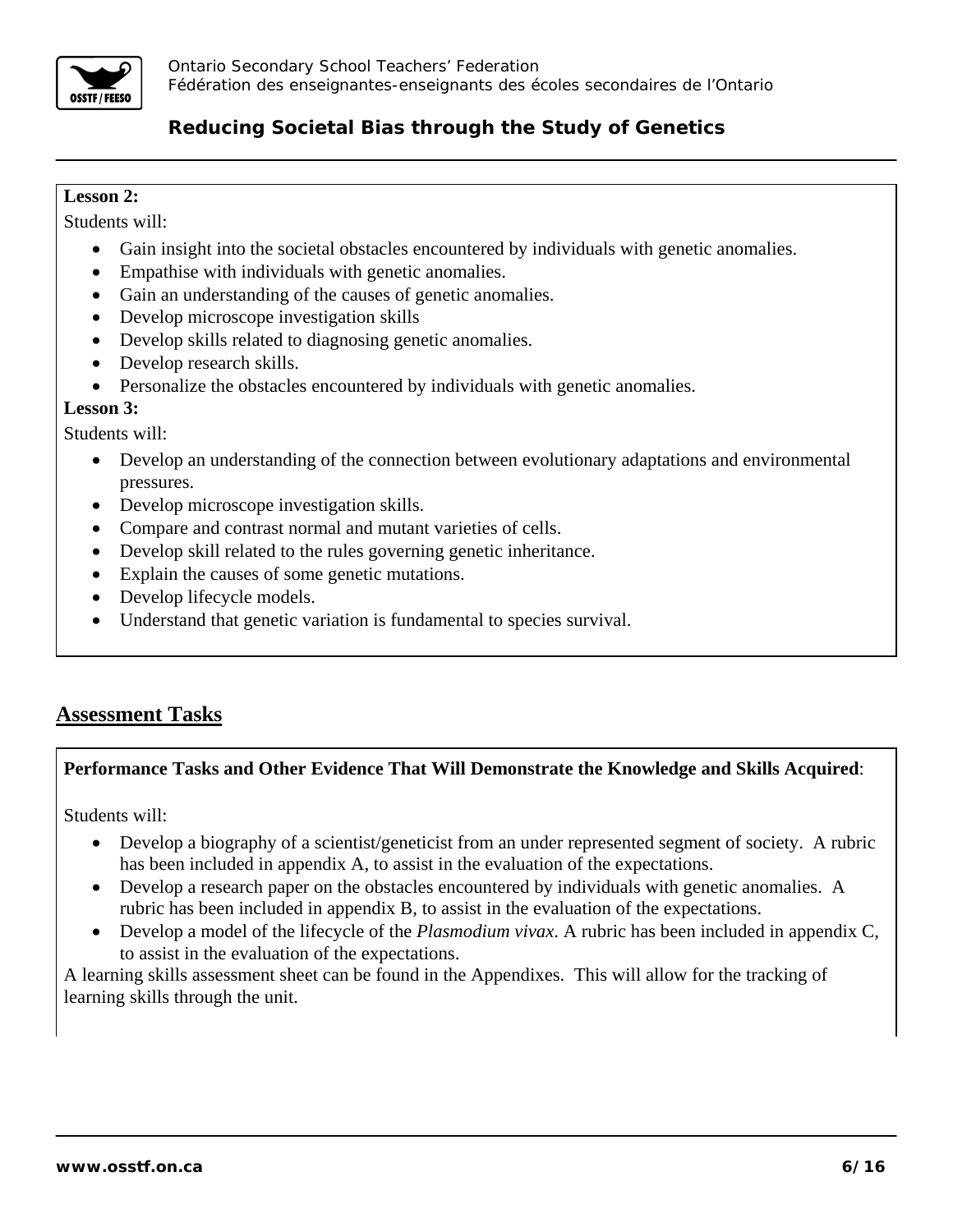

#### **Assessment Criteria:**

Rubrics have been included in the appendixes.

- Rubric 1 may be used to evaluate the students' biography of a scientist form an under-represented segment of society (lesson 1).
- Rubric 2 may be used to evaluate the students' research paper on obstacles that must be overcome by an individual with a genetic anomaly (lesson 2).
- Rubric 3 may be used to evaluate the students' development of a model of the *Plasmodium vivax* lifecycle (lesson 3)

A general learning skills assessment sheet has been added and may be used to assess student learning skills throughout the unit. Teachers may use this sheet to tract learning skills throughout the unit. This sheet has been kept very general and may be used in other units as well.

# **Unit Planning Notes**

#### **Prior Learning Necessary (if any)**:

Students should be familiar with cell division and the fact that genetic information is passed from parental cells to their progeny. These concepts are covered in SNC1D.

#### **Preparation Notes (if any):**

- Develop a list of scientist/geneticists from under-represented segments of society
- Provide students with information of biography writing and citation procedures
- Video equipment (DVD player, VCR)
- Preview video clips from one or more of the following films:
	- i. *Lorenzo's Oil* (Adrenoleukodystrophy or ALD)
	- ii. *My Left Foot* (Cerebral palsy) may need to edit for language
	- iii. *Mask* (Craniophyseal dysplasia)
	- iv. *Duo* (Down's syndrome)
	- v. *The Station Agent* (Achondoplasia)
	- vi. *Jack* (Werner syndrome)

**Take into consideration the maturity level of the class, and preview the film clips for overall appropriateness.**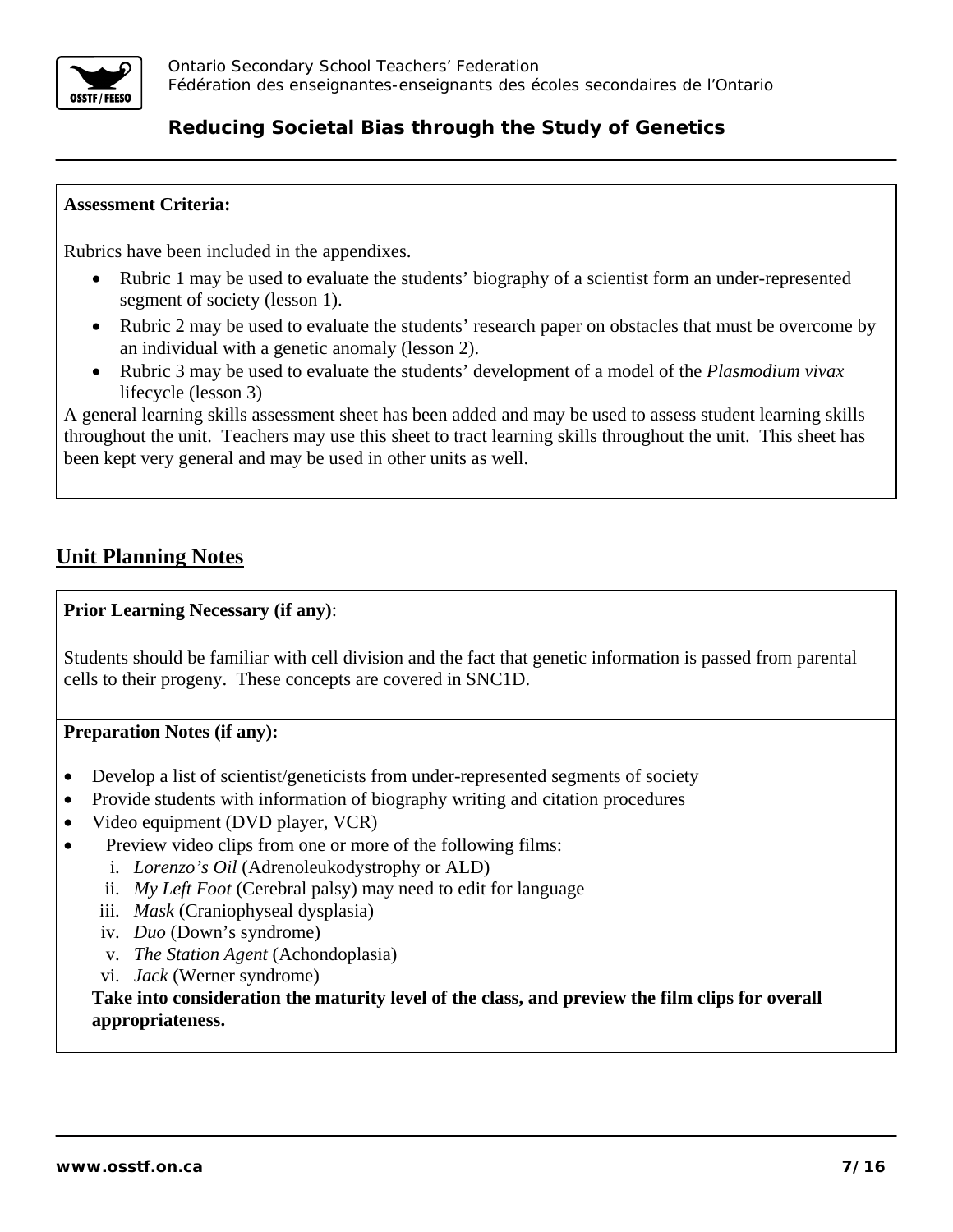

- Personal stories (see links in lesson plan)
- Class set of microscopes
- Slides of cells undergoing meiosis
- Karyotypes (see links in lesson plan)
- Blank world maps (see link in lesson plans)
- Slides of sickle shaped red blood cells
- Slides of normal red blood cells
- Models of DNA
- Plasticine
- Scissors
- Coloured paper
- Coloured pencils

# **Learning Plan**

#### **Lesson 1: Reducing gender and cultural bias in the science classroom.**

#### **1. EXPERIENCING**

### **I. Engage the students in a new experience :**

- **a.** Place one or more of the following quotations on the chalkboard or overhead (BLM 1)
	- "Women are more likely to have their research published if the referees who review their work are unaware of their gender."
		- *New Scientist*, January 2008
	- "Troubling performance gaps exist between Hispanic and African American students and their white peers, and also across socioeconomic divisions. These achievement gaps continue to show up in grades, dropout rates, advanced science course selection, and standardized test scores. African American and Hispanic science students continue to underperform compared to white students, and poor school districts underperform compared to affluent ones.
		- *Science Teacher*, March 2007
	- "A number of factors contribute to the high attrition for women (and underrepresented minority men) in science."
		- Office of the Dean of the College at Brown University, 2005
	- "If academia is to offer varied role models and perspectives for a diverse population of students, it must become more welcome to women and ethnic minorities."
		- *Nature*, March 2007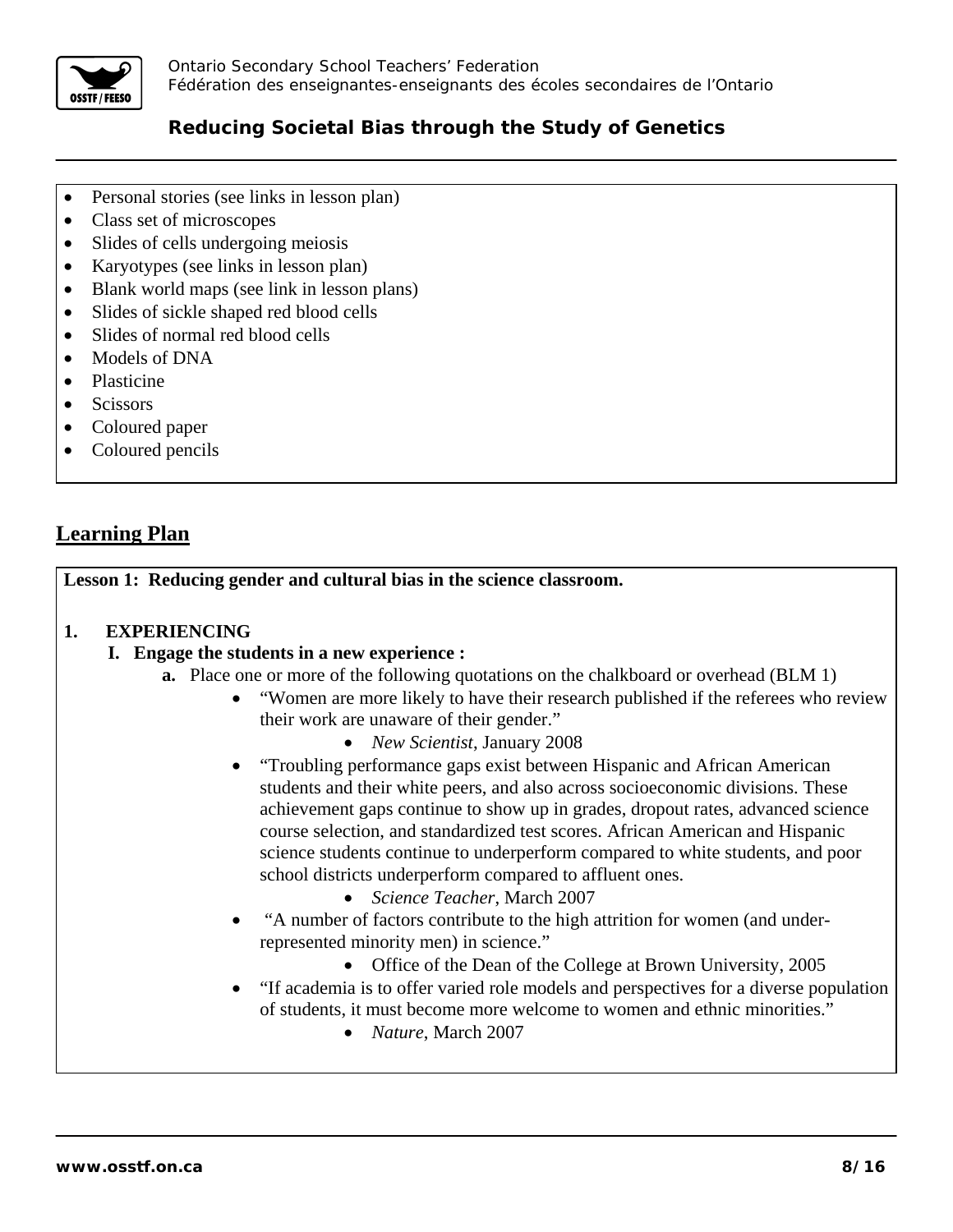

#### **II. Reflection and analyses of the experience:**

- **a.** Have the students reflect on the quotations.
- **b.** Students should be directed to form small discussion groups or may reflect on the quotations on their own.
- **c.** Questions to initiate discussion (BLM 2)
	- Why may gender bias exist in peer reviewed journals?
	- Why do you think gaps in achievement exist?
	- What could be done to improve or change the achievement of minority groups?
	- What may be some of the causes of a high drop out or switch out rate among women and men from under-represented minority groups?

#### **2. CONCEPTUALIZING**

#### **III. Integration of the experience:**

- **a.** Have the students read the following articles on gender gaps and bias in sciences.
	- The gender gap in science http://chronicle.com/jobs/2001/10/2001102201c.htm
	- Beyond the glass ceiling

http://www.nature.com/naturejobs/2007/070705/pdf/nj7149-098a.pdf

- **b.** Have students reflect on the readings and answer the following questions (BLM 3)
	- Why might science be viewed as a "male career"?
	- Is gender and visible minority bias in the sciences a societal issue or something that should be handled by academic institutions?
	- What types of accommodations might encourage more women and visible minorities to enter scientific fields?
	- Is there blatant discrimination against women and visible minorities entering the science or is there more subtle discouragement?
	- What might subtle discouragement look like?

### **IV. Teaching and learning of concepts and skills:**

- **a.** Students should have an opportunity to write a biography on a scientist, preferably from an under-represented segment of society (Rubric 1).
- **b.** The students may be encouraged to discover their own "lesser" known scientists and should be directed to try to select scientists from under-represented segments of society, preferably Canadian but not necessarily so.
- **c.** Many of these scientists are currently practicing in their fields and may be interested in answering biographical questions through e-mail correspondence.

### **3. APPLYING**

#### **V. Practice of newly acquired skills:**

**a.** Students should include standard biographical information including: birth date, and where they studied.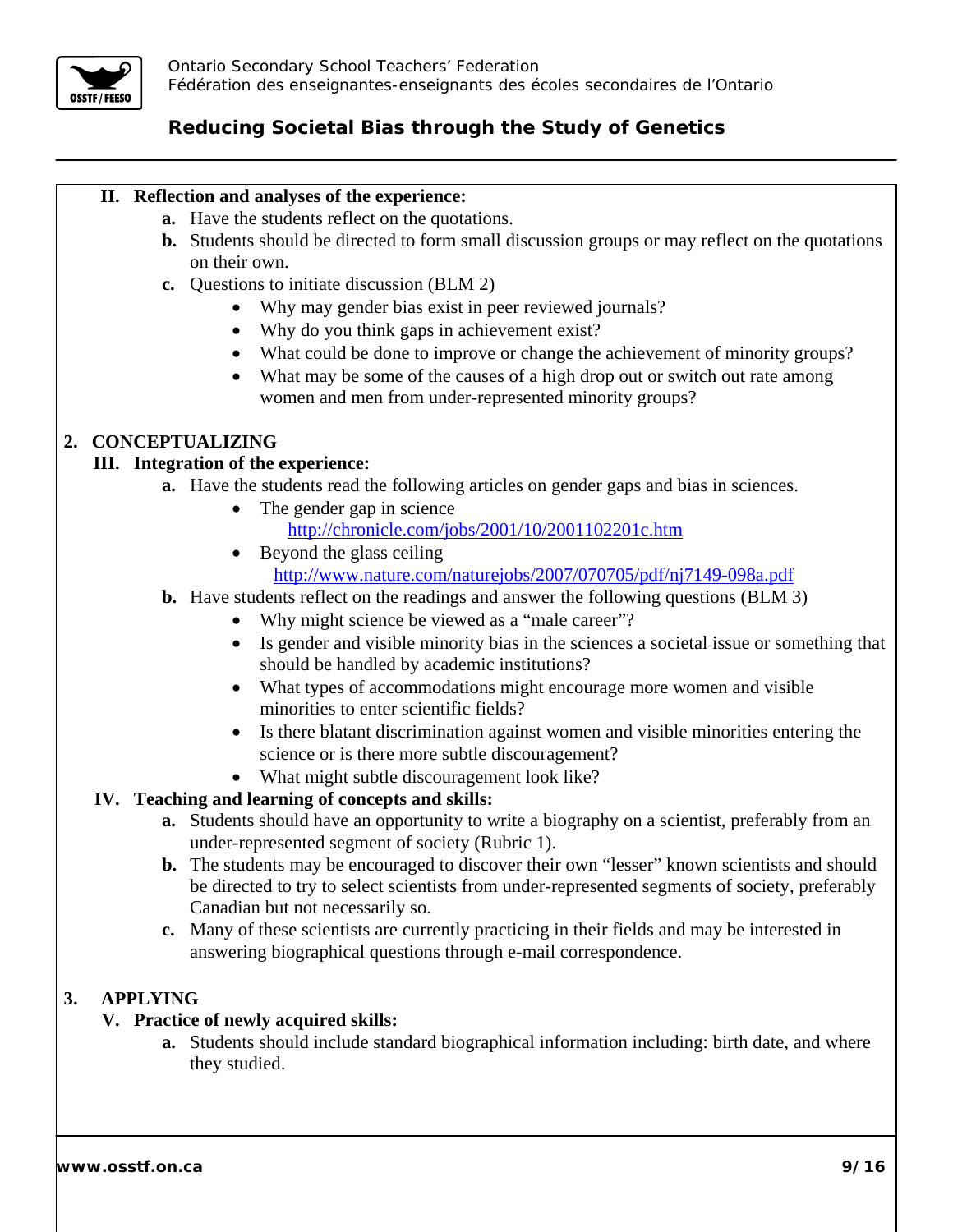

- **b.** Students should be given an opportunity to brainstorm on related questions that they would ask their chosen scientist.
- **c.** Possible questions include:
	- What is their gender and/or ethnic background?
	- What made them decide to pursue scientific research?
	- What role did their gender or ethnicity play in the career?
	- What obstacles did they have to overcome in the pursuit of their career?

### **VI. Application of concepts:**

- **a.** Students should research the protocols followed in one of the experiments performed by their selected scientist (BLM 4).
- **b.** The experiments need not be completely understood as many of the concepts may be beyond the level of an SBI3U student.
- **c.** Students should cover the basics of the research performed by their selected scientists, these include:
	- The focus of their research.
	- Their greatest accomplishments.
	- How their accomplishments contributed to scientific knowledge and/or to improving the quality of human life?
	- What extensions to their research have been or may be performed?
	- How would the student extend or improve upon their research?

### **4. CREATING**

### **VII. Analyses of newly acquired concepts:**

- **a.** Students should present their biography
	- The presentation may be in the form of a poster presentation, if the students choose to present a poster they may use BLM 4 as a template upon which to base their headings.
	- Students may choose to focus on the obstacles that their chosen scientist had to overcome in pursuit of their career.
	- Extensions to the presentations may include the use of school showcases in which the poster presentations can be exhibited to the school.

### **VIII. Extension of newly acquired concepts to more complex situations:**

- **a.** Students should develop a list of problems encountered by women and under-represented segments of society in the pursuit of careers in the sciences (BLM 5).
- **b.** Students should then develop a list of possible solutions that can be pursued by high schools, academic institutions, governments, science and science education organizations, and through self advocacy by individuals themselves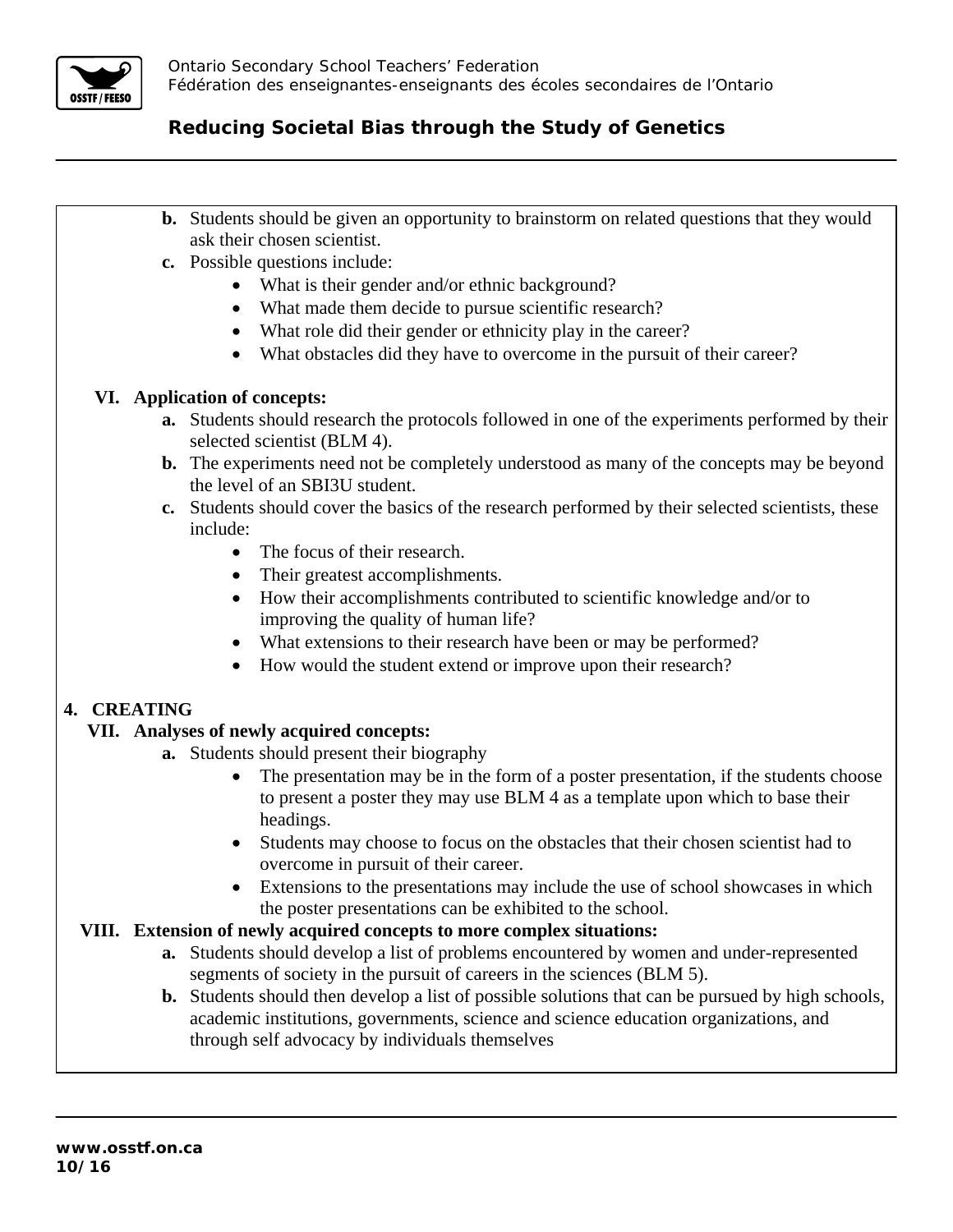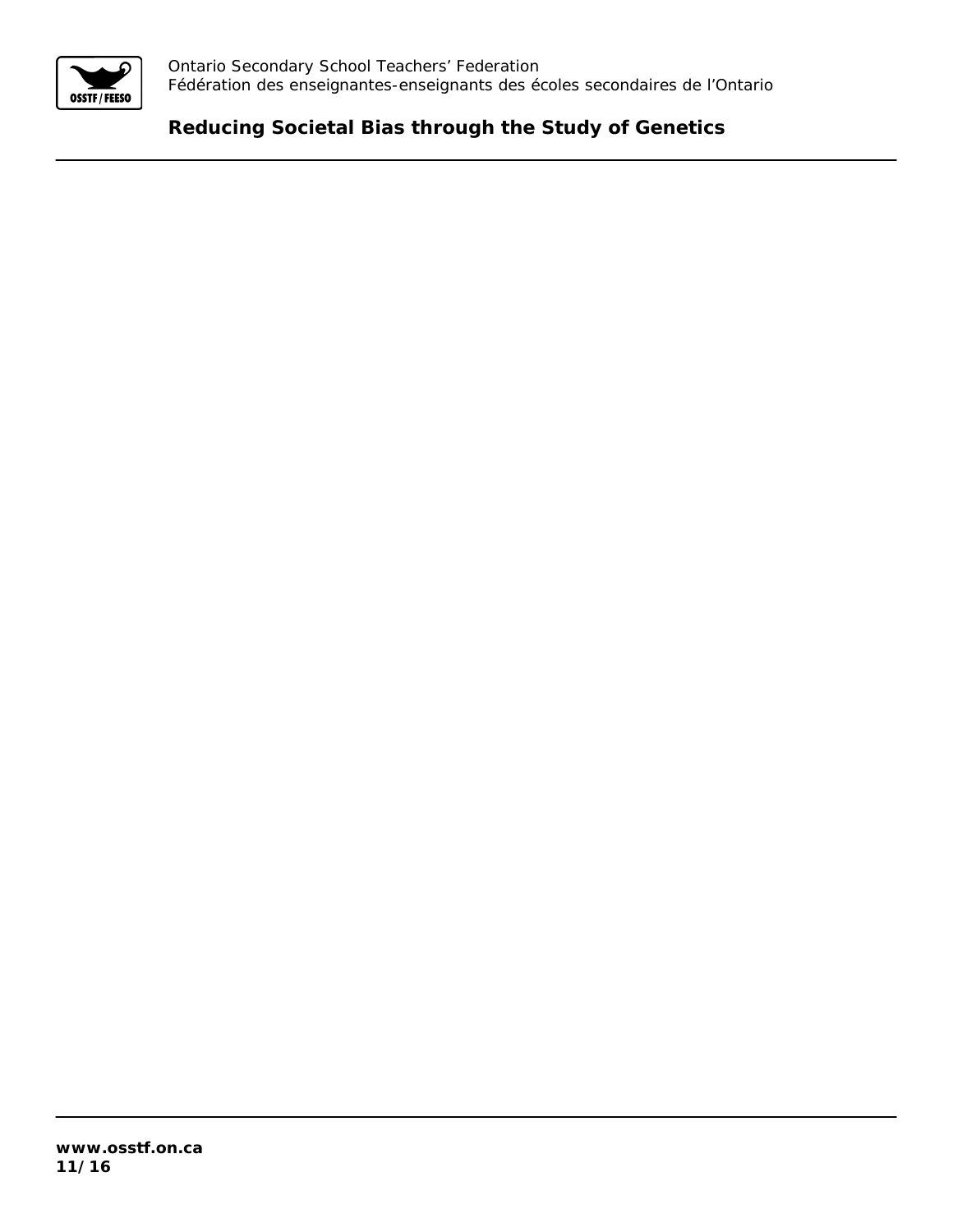

#### **Lesson 2: Congenital anomalies, the study of karyotypes, and issues faced by individuals affected by genetic abnormalities.**

### **1. EXPERIENCING**

- **I. Engage the students in a new experience :** 
	- **a.** Have the students view a portion of a film in which genetic anomalies play a part.
	- **b.** Examples include:
		- *Lorenzo's Oil* (Adrenoleukodystrophy or ALD)
		- *My Left Foot* (Cerebral palsy) may need to edit for language
		- *Mask* (Craniophyseal dysplasia)
		- *Duo* (Down's syndrome)
		- *The Station Agent* (Achondoplasia)
		- *Jack* (Werner syndrome)

Take into consideration the maturity level of the class, and preview the film clips for overall appropriateness.

### **II. Reflection and analyses of the experience:**

- **a.** Break students into small groups.
- **b.** Have the students to discuss what they understand about genetic anomalies (BLM 6).
- **c.** Students may be prompted to describe the visible symptoms and societal obstacles that individuals exhibiting genetic anomalies must overcome.

# **2. CONCEPTUALIZING**

### **III. Integration of the experience:**

- **a.** Students should read personal stories from the following sources:
	- **i.** Down's syndrome (http://www.cdss.ca/site/resources/personal\_stories/index.php)
	- **ii.** Cerebral palsy (http://www.kidshealth.org/teen/diseases\_conditions/personal\_stories/keith\_story.html)
	- **iii.** Cystic fibrosis (http://www.kidshealth.org/teen/diseases\_conditions/personal\_stories/grant.html)
- **b.** Students should have the opportunity to view slides of cells undergoing meiosis and identify and draw the stages of meiosis.

### **IV. Teaching and learning of concepts and skills:**

- **a.** Students should be introduced to the concepts of karyotypes and karyotype/chromosome mapping.
- **b.** Students should be shown how a karyotype/chromosome map is made (BLM 7).
- **c.** Students should be taught about the structure of chromosomes, the stages of meiosis and the crossing over of homologous chromosome segments during prophase I of meiosis.
- **d.** An understanding of these concepts will become very important when the students later come up with plausible explanations for causes of genetic anomalies.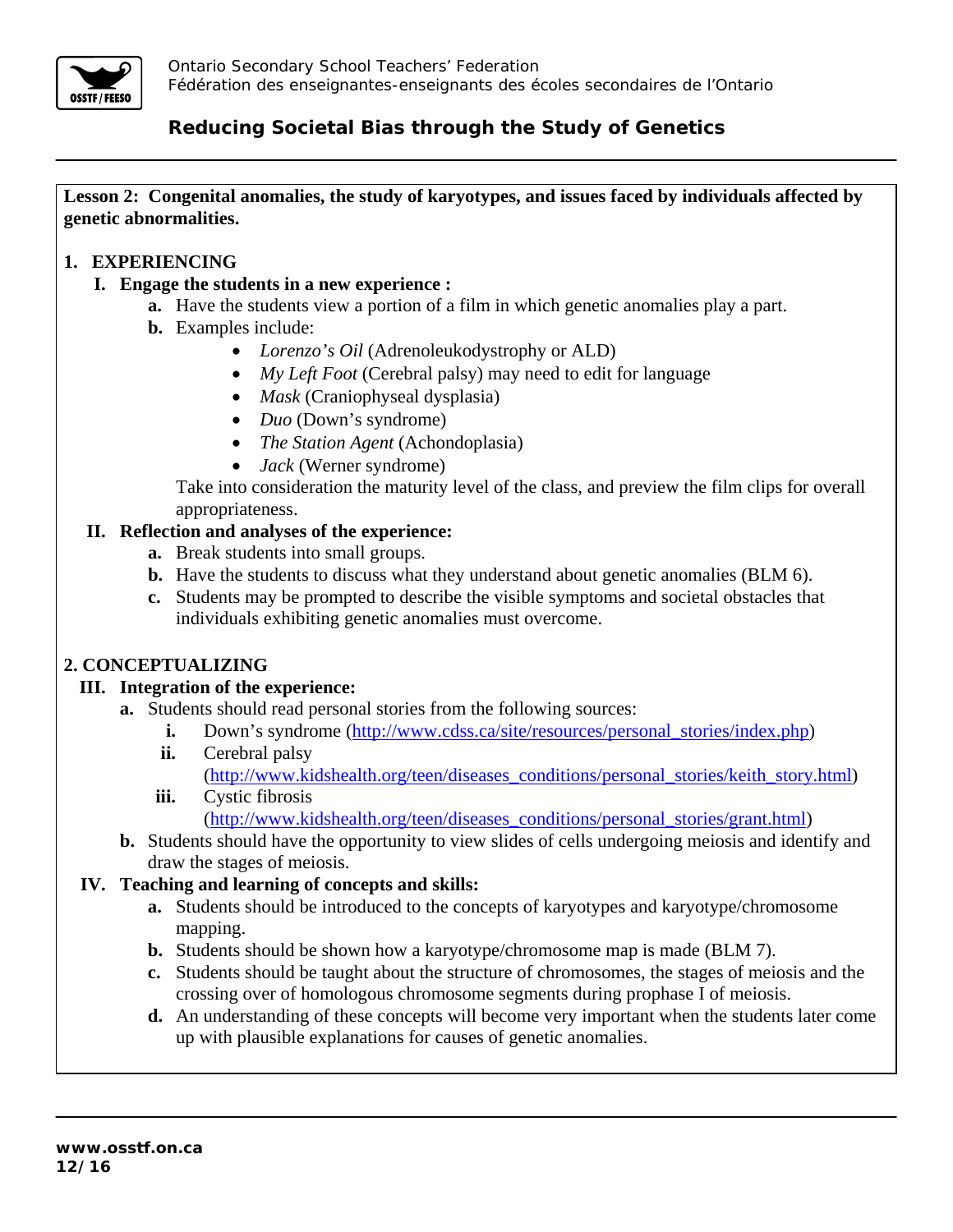

### **3. APPLYING**

## **V. Practice of newly acquired skills:**

- **a.** Students should be given an opportunity to identify differences between:
	- **i.** normal male and female karyotype maps
		- http://k-12.pisd.edu/currinst/science/Genetic/Karyo-norm.htm
		- http://bluehawk.monmouth.edu/~bio/images/Karyotype/normalmalefinished.jpg
	- ii. karyotypes from individuals with genetic anomalies
		- http://k-12.pisd.edu/currinst/science/Genetic/Karyotype-Chrom-Disorders.htm

### **VI. Application of concepts:**

### **Students should be aware of the basic structure and role of chromosomes before continuing.**

- **a.** Students should be broken up into groups.
- **b.** The groups will be given samples of randomized karyotypes of individuals with normal chromosome numb male and female) and karyotypes from individuals with genetic anomalies.
	- **i.** These may be found at
		- http://www.biologycorner.com/worksheets/karyotype/chromosomestudy-teacher.html
		- http://bluehawk.monmouth.edu/~bio/karyotypes.htm
- **c.** Students should be given class time to cut out, organize according to karyotype mapping rules, and glue the chromosomes on a separate sheet of paper. This will provide an opportunity for them to produce a variety of karyotype maps that can be compared to each other.
- **d.** The final products may be set on poster paper and displayed in the classroom.

### **4. CREATING**

### **VII. Analyses of newly acquired concepts:**

- **a.** Students may be given an opportunity to research the:
	- **i.** causes
	- **ii.** symptoms
	- **iii.** treatments and/or prevention of a genetic anomaly.
- **b.** This information should augment research into the societal challenges and triumphs encountered by ind with genetic anomalies (BLM 8).

### **VIII. Extension of newly acquired concepts to more complex situations:**

- **a.** Students may be directed to write a personal story related to obstacles they have had to overcome in the lives.
	- i. Students may be prompted to compare their own challenges to those that have been successfully overcome by individuals with genetic anomalies (BLM 9).
- **b.** Students may be prompted to write a research paper on obstacles that an individual with a genetic anom have to overcome in the students own school or neighborhood (Rubric 2).
- **c.** Students may be prompted to write a letter to a school trustee or principal concerning obstacles to learni individuals with genetic anomalies may have to overcome in their own school.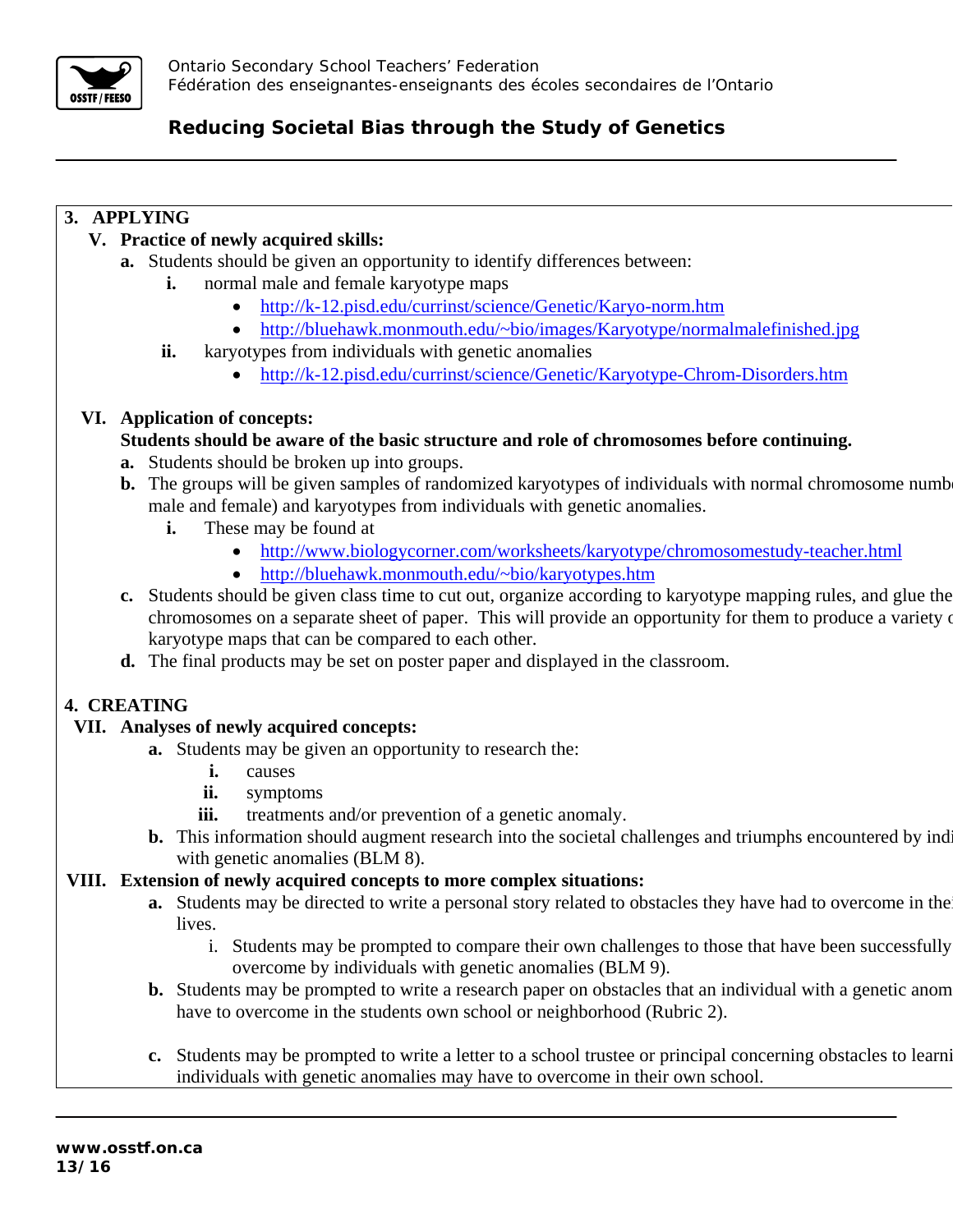



### **4. CREATING**

### **II. Analyses of newly acquired concepts:**

- **a.** Students should now have the background knowledge to begin to synthesize many of the concepts covered in the previous steps.
	- **i.** Students may be prompted to develop a hypothesis as to why regions in which people have higher than usual rates of sickle cell anemia coincide with those regions in which rates of malaria are higher than normal (BLM 10).
	- **ii.** Students may develop hypotheses concerning the genetic mutation found in the DNA of individuals and its connection to the formation of sickle cells.
	- **iii.** Students may develop hypotheses as to why the mutated form of hemoglobin found in those with sickle cell anemia provides protection from *Plasmodium vivax* infection.

### **III. Extension of newly acquired concepts to more complex situations:**

**a.** Students should now be equipped with the knowledge to question genetic variation between people from different regional backgrounds.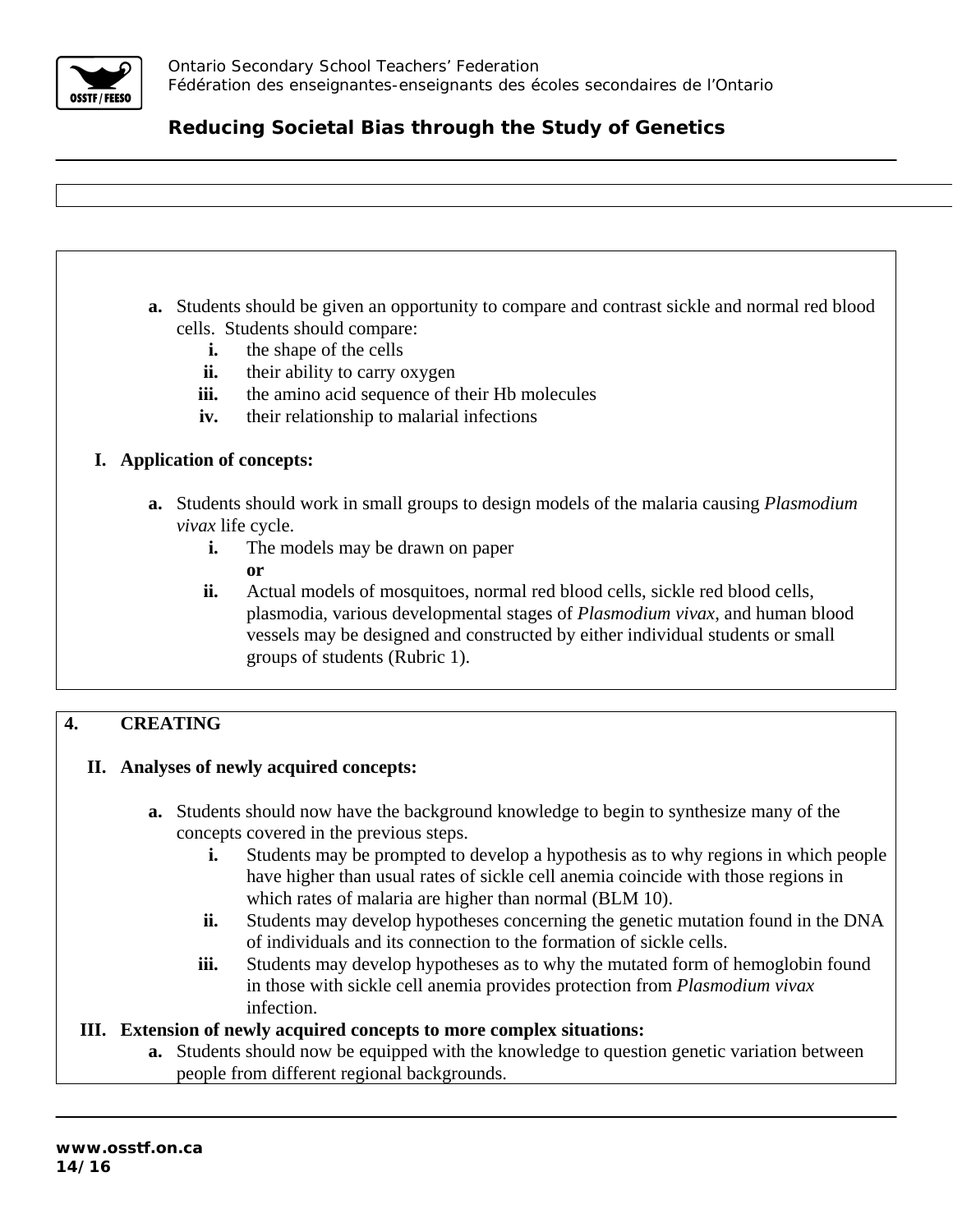

| i.                                                                                             | If the inheritance of sickle cell anemia is taught as an adaptive consequence through   |
|------------------------------------------------------------------------------------------------|-----------------------------------------------------------------------------------------|
|                                                                                                | which those with the trait in regions with high rates of malaria have a genetic         |
|                                                                                                | advantage over those without the trait, students may begin to observe genetic (and      |
|                                                                                                | possibly cultural) variations as adaptations to environmental pressures rather than     |
|                                                                                                | simply as "differences" between people.                                                 |
| ii.                                                                                            | Students should discover that variation is the key to species survival and that         |
|                                                                                                | variations between populations of humans occur as a result of environmental             |
|                                                                                                | pressures and the variation in the incidence of alleles in different human populations. |
| a. Extensions to additional topics related to human genetic environmental adaptations include: |                                                                                         |
|                                                                                                | The vitamin D theory of variation of melanin concentrations in epidermal cells.         |
| ii.                                                                                            | Genetic adaptations to high altitude living among people from Andean and                |
|                                                                                                | Himalayan regions.                                                                      |
| iii.                                                                                           | Genetic adaptations to cold climates found in people from Arctic Regions.               |
| iv.                                                                                            | Dietary adaptations found in peoples from a wide range of environmental regions.        |

## **Attachments**

- Rubric1: Biography of a scientist from an under-represented segment of society
- BLM 1: Quotes to initiate thinking
- BLM 2: Prompts for responses to quotes
- BLM 3: Interactive notes on readings
- BLM 4: Biography outline
- BLM 5: Problem- solution sheet
- Rubric 2: Research paper on obstacles that must be overcome by an individual with a genetic anomaly
- BLM 6: Genetic anomalies KWHL chart
- BLM 7: Karyotype mapping
- BLM 8: Research into a genetic anomaly
- BLM 9: Comparison organizer for personal response
- Rubric 3: Development of a model of the *Plasmodium vivax* lifecycle
- BLM 10: Percentage of Persons with  $Hb<sup>S</sup>$  by Country
- BLM 11: Rate of malarial infection per 100 000 individuals in the population
- BLM 12: Sickle cell trait distribution
- BLM 13: Distribution of malaria
- BLM 14: Normal red blood cells
- BLM 15: Sickle shaped red blood cells
- BLM 16: Sickle cell trait inheritance
- BLM 17: Plasmodium life cycle
- BLM 18: The mutation that results in sickle cell formation
- BLM 19: Hypothesis development